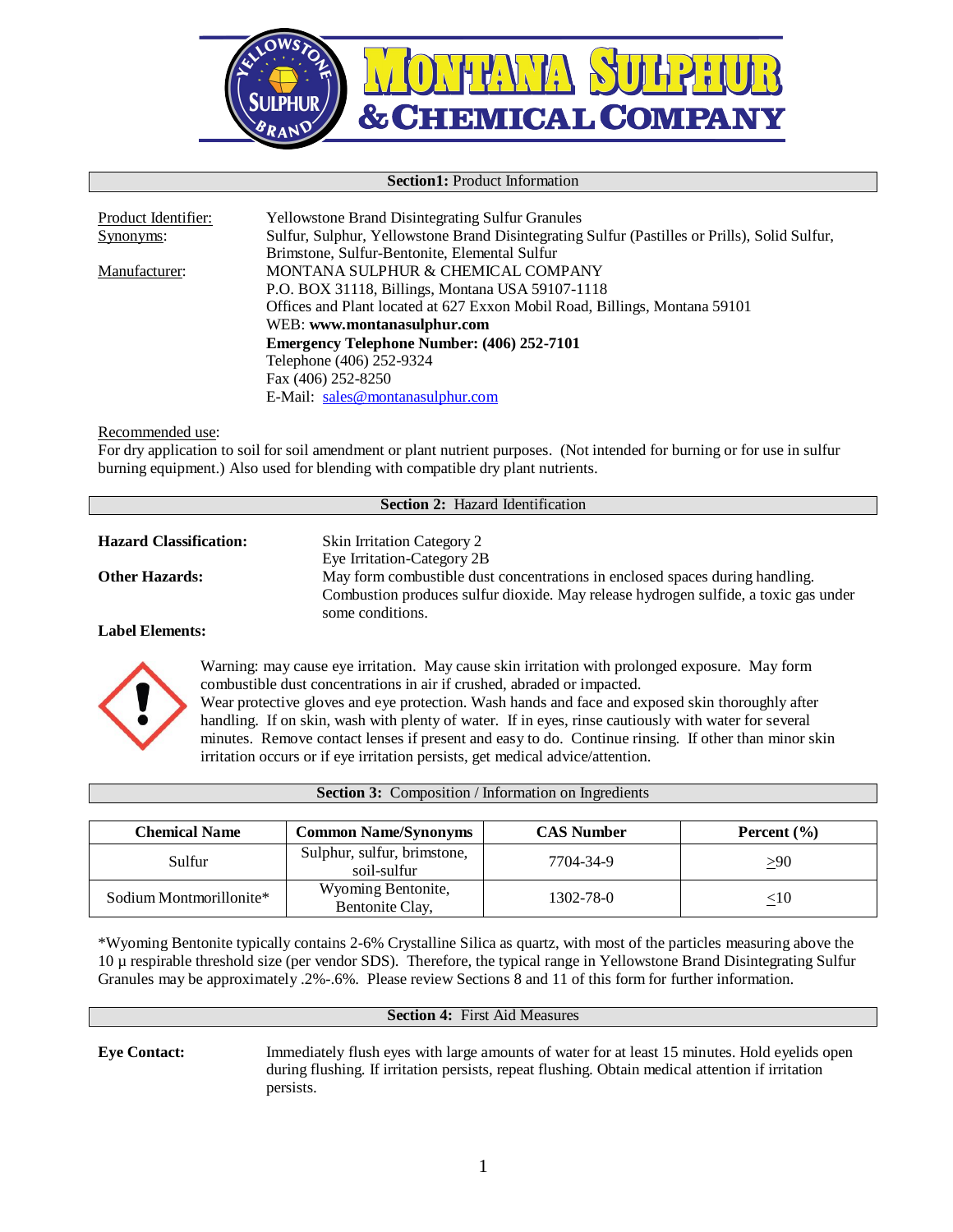**Skin Contact:** Wash affected area with soap and water. Prolonged contact with skin may cause dryness. Contact with molten sulfur can cause thermal burns: immediately flood with cool water. **Inhalation:** If respiratory irritation or symptoms occur, move the victim to fresh air. If symptoms persist, seek medical advice or attention. If the victim is not breathing, administer artificial respiration . Keep victim at rest. Give Cardiopulmonary Resuscitation (CPR) only if there is no pulse and no breathing, and immediately obtain medical attention. **Ingestion:** If ingested and symptoms develop, consult a physician. Sulfur is not considered toxic and has been used medically in the past in laxatives, alteratives, antiseptics, anti-parasitics and is a common component of animal feeds. **Section 5:** Fire Fighting Measures



**Extinguishing media:** Use water, water mist, water fog, dirt, sand, or a carbon dioxide blanket to extinguish a fire. Hivelocity jets of water or gas should be avoided as these will tend to spread and splash burning material over a larger area. Gentle water sprays or flooding work best. Damage can be minimized by smothering (closing off all air) or with inert gas (e.g. carbon dioxide) flooding.

# Specific Hazards Arising from the Chemical:

The combustion product is sulfur dioxide, an irritating, toxic gas that smells like burning match heads, and produces eye and throat irritation and severe coughing if present in sufficient concentrations.

Protect skin from thermal burns caused by contact with molten sulfur. After a fire is extinguished, post a fire watch for at least 4 hours as small fires are easy to miss and can linger for hours. Re-ignition may occur. Sulfur burns with a short blue flame that is almost invisible by daylight except by smoke and heat. Burning sulfur turns a deep red-black color.

# **Special Precautions for Fire-Fighters:**

Appropriate personal protective equipment should be worn. Stay upwind, do not inhale combustion products. When the chemical hazard of a fire is unknown or the fire is in an enclosed or confined space, self contained, full-face breathing apparatus should be worn. Wear all other personal protective equipment as normal or as conditions warrant. Avoid raising dust or scattering the burning sulfur material. Avoid skin contact with hot molten sulfur. For nearby fires, keep exterior of adjacent sulfur tanks and bins cool with water spray to help prevent ignition. Water fog can be used to suppress sulfur dioxide arising from combustion.

# **Section 6:** Accidental Release Measures

Avoid creating sparks and setting fire to spilled material. Have proper extinguishing media present. Utilize proper eye, face and respiratory protection. Small spills may be cleaned up with a non-sparking scoop, dustpan and broom. Use of common vacuum cleaners is not recommended. Large spills may be cleaned up with equipment such as skid loaders, front end loaders, etc. However, avoid creating dust and avoid dragging the blade on concrete or rocks as this may cause sparks that could ignite dust or dust-air mixtures. Moistening with water may help suppress dust. Post a fire watch until danger of fire has passed.

#### **Section 7:** Handling and Storage

Handle loose product with well grounded non-sparking process/storage equipment. Dry sulfur materials may generate static electricity and sparking during conveying or grinding. Avoid handling sulfur at high velocity in air, such as pneumatic conveying. Inert gas blanketing is useful in preventing fires and explosions in processing and grinding equipment. Do not use near sparking equipment, smoking materials, or open flames. When handling loose, bulk sulfur use special care to prevent steel forks, loader buckets, tools, etc. from dragging on concrete (sparks) and to prevent crushing the product with equipment which will create dust. Exclude rocks, sand, loose iron, and other tramp material from entering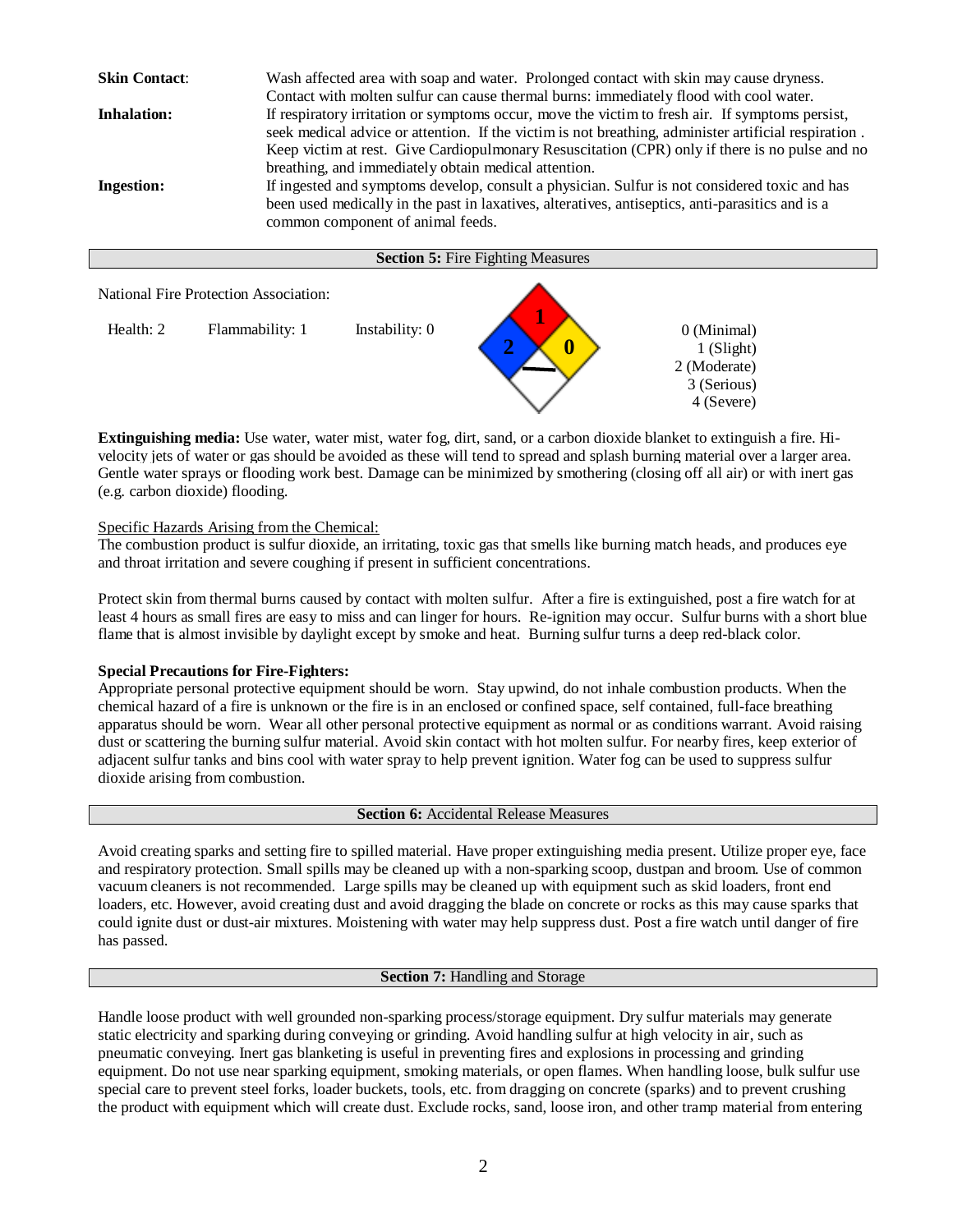augers, elevator legs, or other mechanical handling systems. (Tramp material will cause sparking). Use good housekeeping practice; do not allow large amounts of waste to accumulate. Use of common vacuum cleaners is **not** recommended. Enclosed equipment containing dust suspended in air should be adequately explosion vented or strong enough to withstand the pressures developed in a dust explosion. Do not store near strong oxidizing materials, or near hot equipment. Handle product gently and keep product dry prior to use to prevent unintended premature product degradation. In the presence of liquid water, product disintegrates into smaller pieces or mud; as with Bentonite, mixtures of product with water can become slippery on floors. In the presence of moisture and air over long periods of time, sulfur will slowly convert to a weak sulfuric acid which is corrosive to some metals and degrades paper, concrete, wood products, etc. See also Section 10.

| <b>Section 8:</b> Exposure Control / Personal Protection |                                                                                                                                                                                                                                                                                                                                                                                                                                                                                                                                  |  |
|----------------------------------------------------------|----------------------------------------------------------------------------------------------------------------------------------------------------------------------------------------------------------------------------------------------------------------------------------------------------------------------------------------------------------------------------------------------------------------------------------------------------------------------------------------------------------------------------------|--|
| <b>Respiratory Protection:</b>                           | Recommend dust masks suitable for use with nuisance dust. Indoor areas should have<br>sufficient local exhaust to remove dust that is released into the air                                                                                                                                                                                                                                                                                                                                                                      |  |
| Eye Protection:                                          | Recommended around dust for personal comfort                                                                                                                                                                                                                                                                                                                                                                                                                                                                                     |  |
| Skin & General:                                          | Work gloves, long sleeved shirts, etc. help keep material off of skin of persons prone to<br>skin irritation and dermatitis. Use of a good skin moisturizer before and after exposure<br>may help to avert dry skin problems and discomfort. Be sure to select a skin care<br>product which you are not allergic to.                                                                                                                                                                                                             |  |
| Work & Hygienic Practices:                               | When working with sulfur, wash exposed skin with soap and water after work periods<br>and before breaks. Use clean work clothing each day. Avoid rubbing your eyes which<br>can transfer sulfur to your eyes.                                                                                                                                                                                                                                                                                                                    |  |
| <b>Engineering Controls:</b>                             | In areas where airborne concentrations may exceed allowable limits, it is recommended<br>that ventilation systems be used. This could include, but is not limited to, exhaust fans.<br>Where dust handling systems are used, ensure they are non-sparking and do not<br>discharge into enclosed spaces. Where feasible, the use of an oxygen-deficient<br>environment (e.g. inert gas) is recommended for handling product in dust-producing<br>activities in enclosed spaces in order to prevent combustible dust-air mixtures. |  |

# Exposure Limits:

| Component                                | <b>ACGIH</b>                                               | <b>OSHA PEL</b>                                                                         |
|------------------------------------------|------------------------------------------------------------|-----------------------------------------------------------------------------------------|
| Sulfur                                   | TWA 10 mg/m <sup>3</sup> - 8 hr. total as nuisance<br>dust | TWA: 15 mg/m <sup>3</sup> - as nuisance dust                                            |
| <b>Bentonite</b>                         |                                                            | TWA: $15 \text{ mg/m}^3$ (Total Dust)<br>TWA: 5 mg/m <sup>3</sup> (respirable fraction) |
| Crystalline Silica, Quartz (respirable)* | TLV: .025 mg/m <sup>3</sup>                                | TWA: $10 \text{ mg/m}^3$                                                                |

\*Although Yellowstone Brand Disintegrating Sulfur may contain Crystalline Silica in the form of quartz as a contaminant of Wyoming Bentonite, most of the quartz particles in Bentonite are larger than the  $10 \mu$  respirable threshold size of concern, as per vendor SDS. The actual respirable quartz concentration will depend on bentonite source, fineness of product, moisture content of product, local humidity and wind condition at point of use and other use specific factors as per Bentonite vendor Safety Data Sheet. The sulfur pastillation also agglomerates small mineral particles together into cohesive larger masses of lower respirable dust potential than Bentonite itself.

| <b>Possible Byproduct</b>            | ACGIH       | <b>OSHA PEL</b> |  |
|--------------------------------------|-------------|-----------------|--|
| Sulfur Dioxide (will form in         | TLV: 2 ppm  |                 |  |
| combustion event)                    | STEL: 5ppm  | TWA 5 ppm,      |  |
| Hydrogen Sulfide (trace, may form in | STEL: 5 ppm |                 |  |
| some reaction conditions)            | TWA: 1 ppm  | Max: 20 ppm     |  |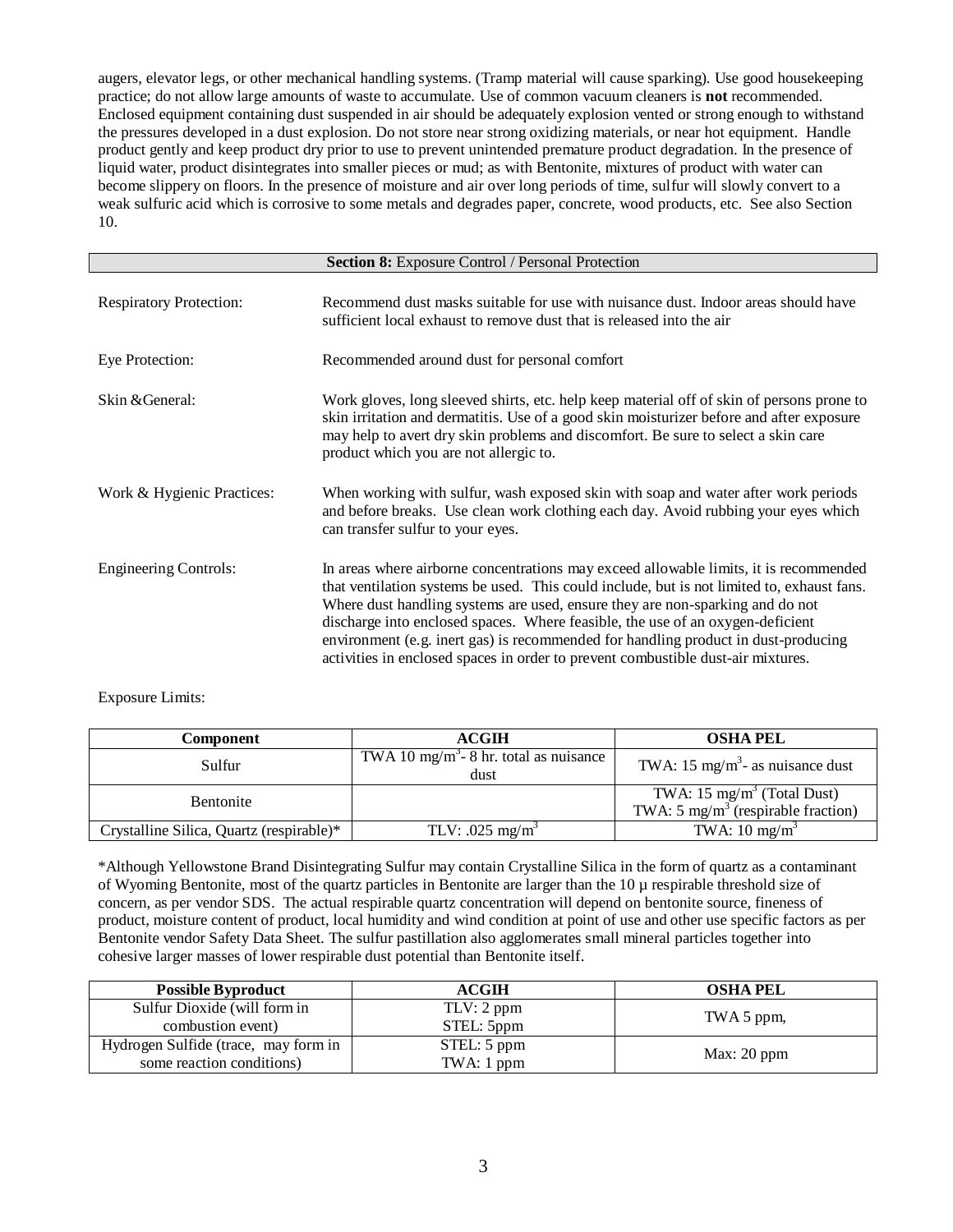## **Section 9:** Physical and Chemical Properties

Appearance: Pale, greenish-yellow pastilles, prills, powders or granules.

Odor: very slight, sweet to mercaptan-like, possible ammonia-like odor. Odor Threshold: No data available pH: Not applicable Melting Point:  $231-246^\circ F/ 110 C$ Boiling Point:  $832.3^{\circ}$  F/ 444 C Flash Point: 405°F/207 C Evaporation Rate: Not applicable Flammability: Combustible dust Lower Level Flammability Limit: 35  $g/m<sup>3</sup>$ Upper Level Flammability Limit:  $1400 \text{ g/m}^3$ Vapor Pressure:  $1.15 \text{ X } 10[$ E-4] (mm.Hg) @  $140^{\circ}$  F.; Vapor Density at boiling point:  $0.2278$  lbs./ft<sup>3</sup> Relative Density: No data available. See specific gravity. Solubility: Insoluble (water) Partition Coefficient (n-octanol/water): No data available Auto-ignition temperature:  $\sim450^{\circ}$ F/232 C Decomposition temperature: No data available Viscosity: Not applicable (solid) Specific Gravity: ~2.07 @ 77° F.;

## **Section 10:** Stability and Reactivity

# Reactivity: Stable

Chemical Stability: Stable

Conditions to Avoid: Unintentional ignition. Mixtures of air and sulfur dust; sparks or open flames; mixtures of sulfur and strong oxidizing agents in general: large accumulations of sulfur dust which could become airborne in an explosion or process disruption caused by other materials. Examples of common strong oxidizing agents are perchlorates, nitrates, chlorates, permanganates, peroxides, oxygen, and halogens. At very high temperatures, sulfur can combine with hydrogen donors (e.g. hydrocarbons) to form hydrogen sulfide, a toxic, flammable gas, which also burns in air to form sulfur dioxide.

General Information: Solid sulfur is satisfactorily compatible with common materials of construction including steel and aluminum. Molten sulfur may degrade rubber and some plastics. Sulfur can form sulfides with most metals, including iron under some low-oxygen conditions, and reacts vigorously with metals in the Sodium and Magnesium groups on the periodic table. Sulfides of iron will oxidize fairly rapidly in moist air, liberating heat. In the presence of other readily oxidized combustibles (such as some oily materials) under certain conditions, the heat liberated may be sufficient to result in spontaneous ignition. This phenomenon has not been observed with Disintegrating Sulfur in contact with unprotected steel at ordinary ambient temperatures, however. Users are cautioned against allowing inadvertent mixtures/piles of sulfur, iron, and miscellaneous oils to remain. Oxidation is accelerated by higher temperatures. Heat buildup and ignition can be prevented by keeping sulfides wet until oxidation is complete. The literature on sulfur is extensive. Consult a chemist before compounding.

### **Section 11:** Toxicological Information

Inhalation: Unlikely to be harmful, but may cause irritation Skin Contact: Unlikely to be harmful, but may cause irritation Eye Contact: Unlikely to be harmful, but may cause irritation

Carcinogenic effects: Sulfur is NOT listed as Carcinogen or Potential Carcinogen under the National Toxicology Program of IARC or by OSHA. Bentonite/ Sodium Montmorillonite is NOT listed as a carcinogen or potential carcinogen by ACGIH, IARC, NTP, or OSHA. The American Conference of Governmental Industrial Hygienists (ACGIH) has classified Crystalline Silica Quartz\* as a suspected human carcinogen and the National Toxicology Program (NTP) lists respirable Crystalline Silica Quartz as "known to be a human carcinogen."

"Crystalline silica is a basic component of soil, sand, granite, and many other minerals. Quartz is the most common form of crystalline silica. [Silica] may become respirable size particles when workers chip, cut, drill, or grind objects that contain crystalline silica." (OSHA Fact Sheet, 2002).

# **Section 12:** Ecological Information